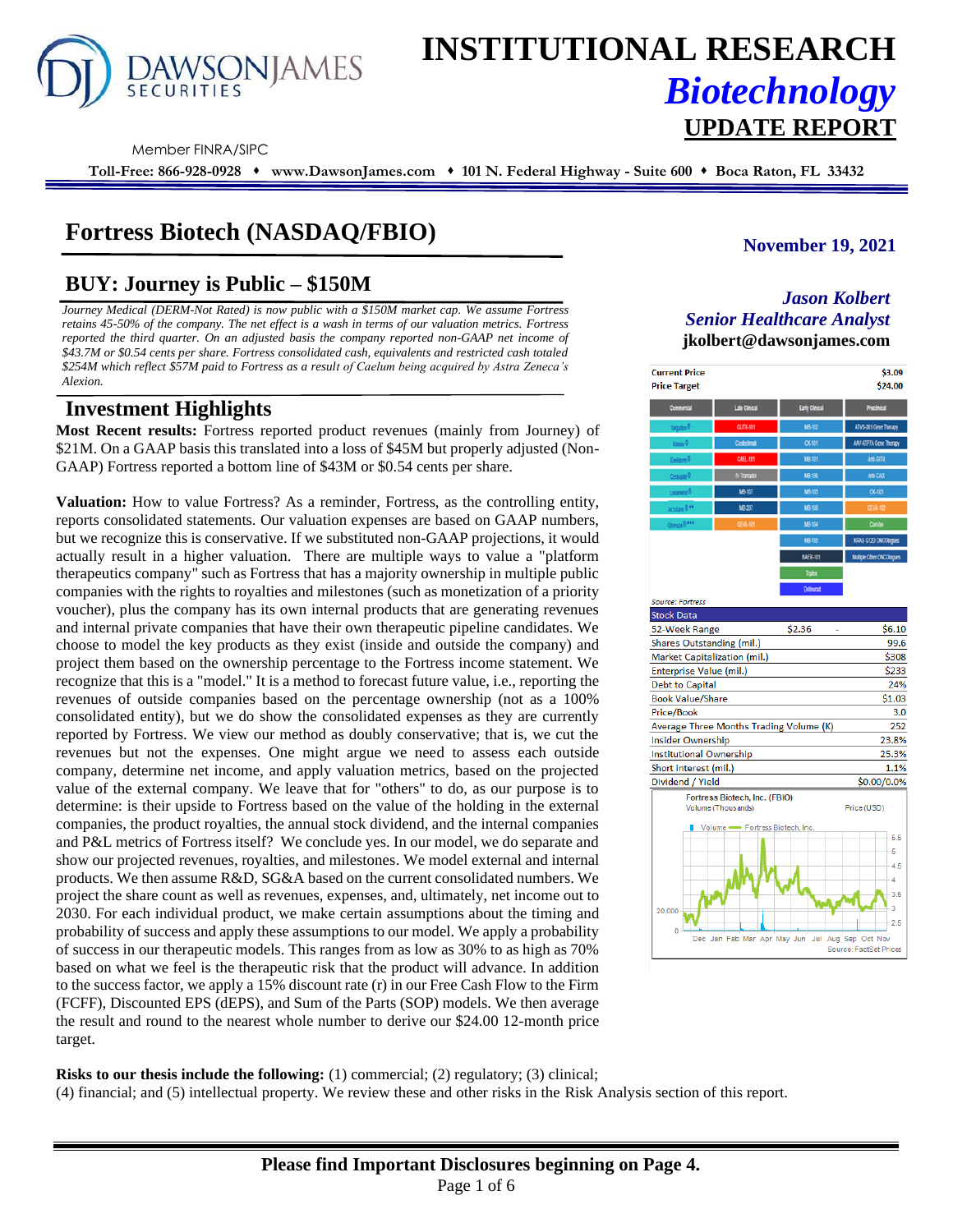

#### **Exhibit 1. Income Statement**

|                                                                     | 2019A            | 2020A                   | 1Q21/            |                  |                  |                  | 2021E            | 2022E            | 2023E            | 2024E            |                  | 2026E            | 2027E            | 2028E            | 2029E            |                          |
|---------------------------------------------------------------------|------------------|-------------------------|------------------|------------------|------------------|------------------|------------------|------------------|------------------|------------------|------------------|------------------|------------------|------------------|------------------|--------------------------|
| Probability Revenue Forecast: ('000)                                |                  |                         |                  |                  |                  |                  |                  |                  |                  |                  |                  |                  |                  |                  |                  |                          |
| Avenue Therapeutics: IV Tramadol end use sales                      |                  |                         | s                | s                | -S               |                  | \$               |                  | \$               |                  |                  |                  | s                |                  | s                |                          |
| Percent Owned by Fortress                                           | 32%              | 32%                     | 32%              | 32%              | 32%              | 32%              | 32%              | 32%              | 32%              | 32%              | 32%              | 32%              | 32%              | 32%              | 32%              | 32%                      |
| <b>Revenues Attributed back to Fortress</b>                         |                  |                         |                  |                  |                  |                  |                  | 84,375           | 180,000<br>\$    | 255,938          | 278,438          | 267,188<br>s.    | 328,125<br>s.    | 300,000          | 261,563          | 215,625<br>s             |
| Mustang Bio - Bubble Boy (MB-107)<br>Percent Owned by Fortress      | 30%              | 30%                     | 30%              | 30%              | 30%              | 30%              | 30%              | 30%              | 30%              | 30%              | 30%              | 30%              | 30%              | 30%              | 30%              | 30%                      |
| <b>Revenues Attributed back to Fortress</b>                         | O                | $\overline{\mathbf{0}}$ |                  |                  |                  |                  |                  | 25,313           | 54,000           | 76,781           | 83,531           | 80,156           | 98,438           | 90,000           | 78,469           | 64,688                   |
| Cyprium - CUTX-101 - Menkes Disease                                 |                  |                         | \$<br>- S        | s                | s                |                  | \$.              | 22,500           | 67,500<br>\$     | 112,500          | 157,500<br>s.    | 180,000<br>s.    | 180,000<br>s     | 180,000<br>s     | 180,000<br>s     | 180,000                  |
| Percent Owned by Fortress                                           | 89%              | 89%                     | 89%              | 89%              | 89%              | 89%              | 89%              | 89%              | 89%              | 89%              | 899              | 89%              | 89%              | 89%              | 89%              | 89%                      |
| <b>Revenues Attributed back to Fortress</b>                         | - 1              |                         | $\mathbf{0}$     | $\Omega$         | $\mathbf{0}$     | $\mathbf{0}$     | -1               | 20,025           | 60,075           | 100,125          | 140,175          | 160,200          | 160,200          | 160,200          | 160,200          | 160,200                  |
| CheckPoint (Cosibelimab PD-L1)                                      |                  |                         |                  |                  |                  |                  |                  |                  | \$<br>29,945     | 94,112           | 188,224          | 282,336          | 376,448          | 470,559          | s<br>564,671     | 658,783                  |
| Percent Owned by Fortress                                           | 32%              | 32%                     | 32%              | 32%              | 32%              | 32%              | 32%              | 32%              | 32%              | 32%              | 32 <sup>c</sup>  | 32%              | 32%              | 32%              | 32%              | 32%                      |
| <b>Revenues Attributed back to Fortress</b>                         |                  |                         |                  |                  |                  | ÷                |                  |                  | 9.582            | 30.116           | 60.232           | 90.347           | 120.463          | 150.579          | 180.695          | 210.811                  |
| CK-101 end use sales                                                |                  |                         |                  |                  |                  |                  |                  |                  | 271,206          | 542,413          | 650,896          | 759,378          | 813,619          | 867,861          | 922,102          | 976,343                  |
| Percent Owned by Fortress                                           | 32%              | 32%                     | 32%              | 32%              | 32%              | 32%              | 32%              | 32%              | 32%              | 32%              | 32 <sup>c</sup>  | 32%              | $32^\circ$       | 32%              | 32%              | 32%                      |
| <b>Revenues Attributed back to Fortress</b>                         |                  |                         |                  |                  |                  |                  |                  |                  | 86,786           | 173,572          | 208,287          | 243,001          | 260,358          | 277,715          | 295,073          | 312,430                  |
| Journey Medical Corporation (Dermatology)                           | 34,921           | 44,531                  | 10,719           | 15,288           | 19,460           | 15,000           | 53,437           | 54,506           | 59,956           | 65,952           | 72,547           | 79,802           | 87,782           | 96,560           | 106,216          | 116,837                  |
| Percent Owned by Fortress                                           | 100%             | 100%                    | 100%             | 100%             | 100%             | 100%             | 100%             | 47%              | 47%              | 47%              | 47 <sup>c</sup>  | 47%              | 47%              | 47%              | 47%              | 47%                      |
| <b>Revenues Attributed back to Fortress</b>                         | 34,921           | 44,531                  | 10,719           | 15,288           | 19,460           | 15,000           | 60,467           | 25,618           | 28,179           | 30,997           | 34,097           | 37,507           | 41,257           | 45,383           | 49,921           | 54,914                   |
| Other Revenue Back to Fortress                                      | 1.708            | 1.068                   | 868              | 155              | 150              | 150              | 1.323            | 1.000            | 1.100            | 1.210            | 1.331            | 1.464            | 1.611            | 1.772            | 1.949            | 2,144                    |
| <b>Fortress Revenues</b>                                            | 36,629           | 45.599                  | 11,587           | 15,443           | 19,610           | 15.150           | 61,791           | 71,955           | 239,723          | 412.801          | 527,652          | 612,675          | 682.327          | 725,649          | 766,306          | 805,185                  |
|                                                                     |                  |                         |                  |                  |                  |                  |                  |                  |                  |                  |                  |                  |                  |                  |                  |                          |
|                                                                     |                  |                         |                  |                  |                  |                  |                  |                  |                  |                  |                  |                  |                  |                  |                  |                          |
| Avenue Therapeutic (IV Tramadol) Royalties (4.5% on sales > \$325M) |                  |                         |                  |                  |                  |                  |                  |                  |                  |                  |                  |                  |                  |                  |                  |                          |
| Associate Milestones                                                |                  |                         |                  |                  |                  |                  | s.<br>$\sim$     |                  |                  |                  |                  |                  |                  |                  |                  |                          |
|                                                                     |                  |                         |                  |                  |                  |                  |                  |                  |                  |                  |                  |                  |                  |                  |                  |                          |
| Mustang Bio - Bubble Boy (MB-107) Prob. Adj. Royalties - 4.5%       |                  |                         |                  |                  |                  |                  |                  | 3,797            | s<br>8,100       | \$11,517.19      | s<br>12,530      | s.<br>12,023     | s.<br>14,766     | s<br>13,500      | s<br>11,770      | s<br>9.703               |
| Associate Milestones                                                |                  |                         |                  |                  |                  |                  |                  |                  |                  |                  |                  |                  |                  |                  |                  |                          |
|                                                                     |                  |                         |                  |                  |                  |                  |                  |                  |                  |                  |                  |                  |                  |                  |                  |                          |
| Cyprium - CUTX-101 Menke's Disease - Prob. Adj. Royalties - 4.5%    |                  |                         |                  |                  |                  |                  |                  | 1.350            | 11.475<br>s      | 28.125<br>s      | 39,375<br>s      | 45,000<br>s.     | 45,000<br>s.     | 45,000<br>s      | 45,000<br>s      | 45,000<br>s              |
| Associate Milestones                                                |                  |                         |                  |                  |                  |                  |                  | 10,000           | \$<br>10,000     | 10,000<br>s      | s<br>10,000      | s.<br>10,000     | s<br>10,000      | s<br>10,000      | s<br>10,000      | 10,000<br>s              |
|                                                                     |                  |                         |                  |                  |                  |                  |                  |                  |                  |                  |                  |                  |                  |                  |                  |                          |
| CheckPoint (Cosibelmab PD-L1) - Prob. Adj. Royalties - 4.5%         |                  |                         |                  |                  |                  |                  |                  |                  | s                |                  | s<br>1,348       | \$<br>4,235      | s<br>8,470       | s<br>12,705      | s<br>16,940      | s<br>21,175              |
| Associate Milestones                                                |                  |                         |                  |                  |                  |                  |                  |                  |                  |                  |                  |                  |                  |                  |                  |                          |
|                                                                     |                  |                         |                  |                  |                  |                  |                  |                  |                  |                  |                  |                  |                  |                  |                  |                          |
| CheckPoint (CK-101 - TKI) - Prob. Adj. Royalties -25%               |                  |                         |                  |                  |                  |                  |                  |                  | 12.204           | 24,409<br>s      | 29.290<br>s.     | \$.<br>34.172    | s<br>36,613      | s<br>39,054      | s<br>41,495      | <b>s</b><br>43,935       |
| Associate Milestones                                                |                  |                         |                  | 2,400            | 1,475            |                  | 2,400            | 9,000            | 50,000           | 50,000           | 50,000           | 50,000           | 35,000           |                  |                  |                          |
| <b>Total Royalties &amp; Milestones</b>                             | <b>.</b>         |                         | 11,587           | 17,843           | 21,085           | 15,150           | 65,666           | 24,147           | 91.779           | 124,051          | 142,542          | 155,430          | 149,849          | 120,259          | 125.205          | 129,814                  |
| Expenses:                                                           |                  |                         |                  |                  |                  |                  |                  |                  |                  |                  |                  |                  |                  |                  |                  |                          |
| <b>Fortress</b>                                                     |                  |                         |                  |                  |                  |                  |                  |                  |                  |                  |                  |                  |                  |                  |                  |                          |
| Costs of Goods Sold (Journey Medical)                               | 10,532           | 14.594                  | 3.908            | 7.484            | 11.167           | ٠                | 22.559           |                  |                  |                  |                  |                  |                  |                  |                  |                          |
| %COGS                                                               | 29               | 33%                     | 20%              | 49%              | 53%              | 0 <sup>9</sup>   | 42%              | 0%               | 0%               | 0%               | 0%               | 0%               | 0%               | 0%               | 0%               | 0%                       |
|                                                                     |                  |                         |                  |                  |                  |                  |                  |                  |                  |                  |                  |                  |                  |                  |                  |                          |
|                                                                     |                  |                         |                  |                  |                  |                  |                  |                  |                  |                  |                  |                  |                  |                  |                  |                          |
|                                                                     | 75,236           | 64.108                  | 20,154           | 22,831           |                  |                  | 67,313           | 70,679           | 74,213           | 77,924           | 81,820           | 85,911           |                  |                  |                  |                          |
| Research and Development (Consolidated)<br>Fortress                 |                  | 2,780                   |                  |                  | 27,637           | 18,175           |                  |                  |                  |                  |                  |                  | 90,206           | 94,717           | 99,453           | 104,425                  |
| Avenue                                                              |                  | 2.866                   |                  |                  |                  |                  |                  |                  |                  |                  |                  |                  |                  |                  |                  |                          |
| Checkpoin                                                           |                  | 11,735                  |                  |                  |                  |                  |                  |                  |                  |                  |                  |                  |                  |                  |                  |                          |
| Mustang                                                             |                  | 39,475                  |                  |                  |                  |                  |                  |                  |                  |                  |                  |                  |                  |                  |                  |                          |
| Journey                                                             |                  |                         |                  |                  |                  |                  |                  |                  |                  |                  |                  |                  |                  |                  |                  |                          |
| Other*                                                              |                  | 1,606                   |                  |                  |                  |                  |                  |                  |                  |                  |                  |                  |                  |                  |                  |                          |
| Research and Development- licenses acquired                         | 6.090            | 1,820                   |                  | 11.003           | 713              | 3.240            | 12,000           | 16,000           | 16.800           | 17,640           | 18.522           | 19.448           | 20.42            | 21.442           | 22.514           | 23.639                   |
| <b>General and Administrative (Consolidated)</b>                    | 55,590           | 61.166                  | 17.542           | 19,382           | 31.491           | (6,026)          | 62,389           | 63.637           | 64.910           | 66,208           | 67,532           | 68,883           | 70.261           | 71.666           | 73,099           | 74,561                   |
| Fortress                                                            |                  | 23,341                  |                  |                  |                  |                  |                  |                  |                  |                  |                  |                  |                  |                  |                  |                          |
| Avenue                                                              |                  | 2347                    |                  |                  |                  |                  |                  |                  |                  |                  |                  |                  |                  |                  |                  |                          |
| Checkpoint                                                          |                  | 651                     |                  |                  |                  |                  |                  |                  |                  |                  |                  |                  |                  |                  |                  |                          |
| Journey Medical Corp. (SG&A)                                        |                  | 25,659                  |                  |                  |                  |                  |                  |                  |                  |                  |                  |                  |                  |                  |                  |                          |
| Mustang                                                             |                  | 6810                    |                  |                  |                  |                  |                  |                  |                  |                  |                  |                  |                  |                  |                  |                          |
| Journey                                                             |                  |                         |                  |                  |                  |                  |                  |                  |                  |                  |                  |                  |                  |                  |                  |                          |
| Other*                                                              |                  | 1.184                   |                  |                  |                  |                  |                  |                  |                  |                  |                  |                  |                  |                  |                  |                          |
| <b>Total Operating expenses</b>                                     | 147,448          | 142,146                 | 41,604           | 60,700           | 71,008           | 15,389           | 164,262          | 150,316          | 155,923          | 161,772          | 167,874          | 174,242          | 180,887          | 187,824          | 195,065          | 202,625                  |
| <b>Total Operating expenses (Adjusted)</b>                          |                  | 69,164                  |                  |                  |                  |                  |                  |                  |                  |                  |                  |                  |                  |                  |                  |                          |
|                                                                     |                  |                         |                  |                  |                  |                  |                  |                  |                  |                  |                  |                  |                  |                  |                  |                          |
| <b>Operating Income (Loss)</b>                                      | 110,819          | (96, 546)               | (30, 017)        | (42, 857)        | (49, 923)        | 14,912           | (107, 885)       | (54, 214)        | 175,579          | 375,081          | 502,321          | 593,864          | 651,288          | 658,084          | 696,446          | 732,373                  |
| Operating Income (Loss) adjusted                                    |                  | (23, 565)               |                  | ۰.               |                  |                  | $\sim$           |                  |                  | $\sim$           | ٠.               |                  |                  |                  |                  | $\overline{\phantom{a}}$ |
| Interest income (expense), net                                      | 2.559            | 2.687                   | 227              | 146              | 132              | 762              | 2.821            | 2.962            | 3.110            | 3.266            | 3.429            | 3.601            | 3.78             | 3.970            | 4.168            | 4.377                    |
| Interest expense and financing fee                                  | (11, 849)        | (12, 441)               | (2, 189)         | (2,760)          | (4, 444)         | (3, 527)         | (13,064)         | (13, 717)        | (14, 403)        | (15, 123)        | (15, 879)        | (16, 673)        | (17,506)         | (18, 382)        | (19, 301)        | (20, 266)                |
| Change in FV of derivative liability                                |                  | (1, 147)                | 5,913            | 25,005           | 8,376            |                  | 39.294           |                  |                  |                  |                  |                  |                  |                  |                  |                          |
| Change in FV of subsidiary convertible note                         |                  |                         |                  | (3,925)          | (2)              |                  |                  |                  |                  |                  |                  |                  |                  |                  |                  |                          |
| Change in FV of investments                                         | (27)             | 533                     |                  |                  |                  |                  |                  |                  |                  |                  |                  |                  |                  |                  |                  |                          |
| Gain on deconsolidation of Caelum                                   | 18,476           |                         |                  |                  |                  |                  |                  |                  |                  |                  |                  |                  |                  |                  |                  |                          |
| <b>Total Other Income</b>                                           | 9,159            | (10, 369)               | 3.951            | 18,466           | 4,062            | (2,765)          | 29.052           | (10, 754)        | (11, 292)        | (11, 857)        | (12, 449)        | (13.072)         | (13.726)         | (14, 412)        | (15.132)         | (15.889)                 |
| Pretax Income (loss from continuing operations                      | (101, 660)       | 130.480                 | (26,066)         | (24, 391)        | 45.861           | 12.146           | (78.833)         | (64, 969)        | 164.287          | 363.224          | 489.871          | 580.792          | 637.562          | 643.672          | 681,314          | 716,484                  |
| Income Tax Benefit (Provision)                                      |                  |                         |                  |                  |                  |                  |                  |                  |                  | 36,322           | 73,481           | 104,543          | 127,512          | 135,171          | 156,702          | 179,121                  |
| <b>Tax Rate</b>                                                     | O <sup>9</sup>   | 0%                      | 0%               | 0%               | 0%               | 0%               | O <sup>9</sup>   | 0%               | 0%               | 10%              | 15               | 18%              | $20^{\circ}$     | 21               | 239              | 25                       |
|                                                                     |                  |                         |                  |                  |                  |                  |                  |                  |                  |                  |                  |                  |                  |                  |                  |                          |
| <b>GAAP Net Income (Loss)</b>                                       | (101.660)        | 130,480                 | (26.066)         | (24, 391)        | (45.861)         | 12,146           | (78, 833)        | (64.969          | 164,287          | 326,902          | 416,391          | 476,250          | 510,050          | 508,501          | 524,612          | 537,363                  |
| <b>Addiusted (Non-GAAP) Loss</b>                                    |                  | (35, 842)               |                  |                  |                  |                  |                  |                  |                  |                  |                  |                  |                  |                  |                  |                          |
| Less: net loss attributable to non-controlling interests            | 61,700           | 55,264                  | 17.244           | 20.856           | 25,080           | 15,667           | 58,027           | 56,286           | 52,909           | 49.735           | 46.751           | 43.946           | 41,309           | 38,830           | 36,500           | 34,310                   |
| Net Income (loss) attributable to common stockholders               | (39.960)         | (53, 560)               | (8.822)          | (3.535)          | (20, 781)        | 27.814           | (5, 324)         | (8,682)          | 217,196          | 376,636          | 463,141          | 520,195          | 551,359          | 547,331          | 561,112          | 571,674                  |
| <b>GAAP-EPS</b>                                                     | 0.73             | (0.76)                  | (0.11)           | (0.04)           | (0.26)           |                  | (0.07)           | (0.11)           | 2.65             | 4.58             | $5.6^{\circ}$    | 6.27             | 6.62             | 6.5!             | 6.68             | 6.78                     |
| GAAP-FPS (Dil)                                                      | (0.60)           | (0.76)                  | (0.11)           | (0.04)           | (0.26)           | 0.34             | (0.07)           | (0.11)           | 2.65             | 4.58             | 5.61             | 6.27             | 6.62             | 6.55             | 6.68             | 6.78                     |
| Adjusted Non-GAAP EPS (DIL)                                         |                  | (0.50)                  |                  |                  |                  |                  |                  |                  |                  |                  |                  |                  |                  |                  |                  |                          |
| Watd Ava Shrs (Bas) - '000s<br>Wgtd Avg Shrs (Dil) - '000s          | 54,711<br>65,502 | 71,077<br>71.077        | 80.852<br>80.852 | 80.963<br>80.963 | 81,348<br>81,348 | 81,430<br>81,430 | 81,148<br>81.148 | 81,633<br>81.633 | 81,960<br>81,960 | 82,289<br>82.289 | 82,618<br>82.618 | 82,949<br>82.949 | 83,282<br>83.282 | 83.615<br>83.615 | 83,950<br>83.950 | 84,287<br>84,287         |

Source: Company reports and Dawson James<br>\*\* Includes the follow ing admissioner and accept and Tamil (a Fortress partner company that discontinued development and terminated the related licenses and clinical trail and ente

*Source: Dawson James estimates and company reports*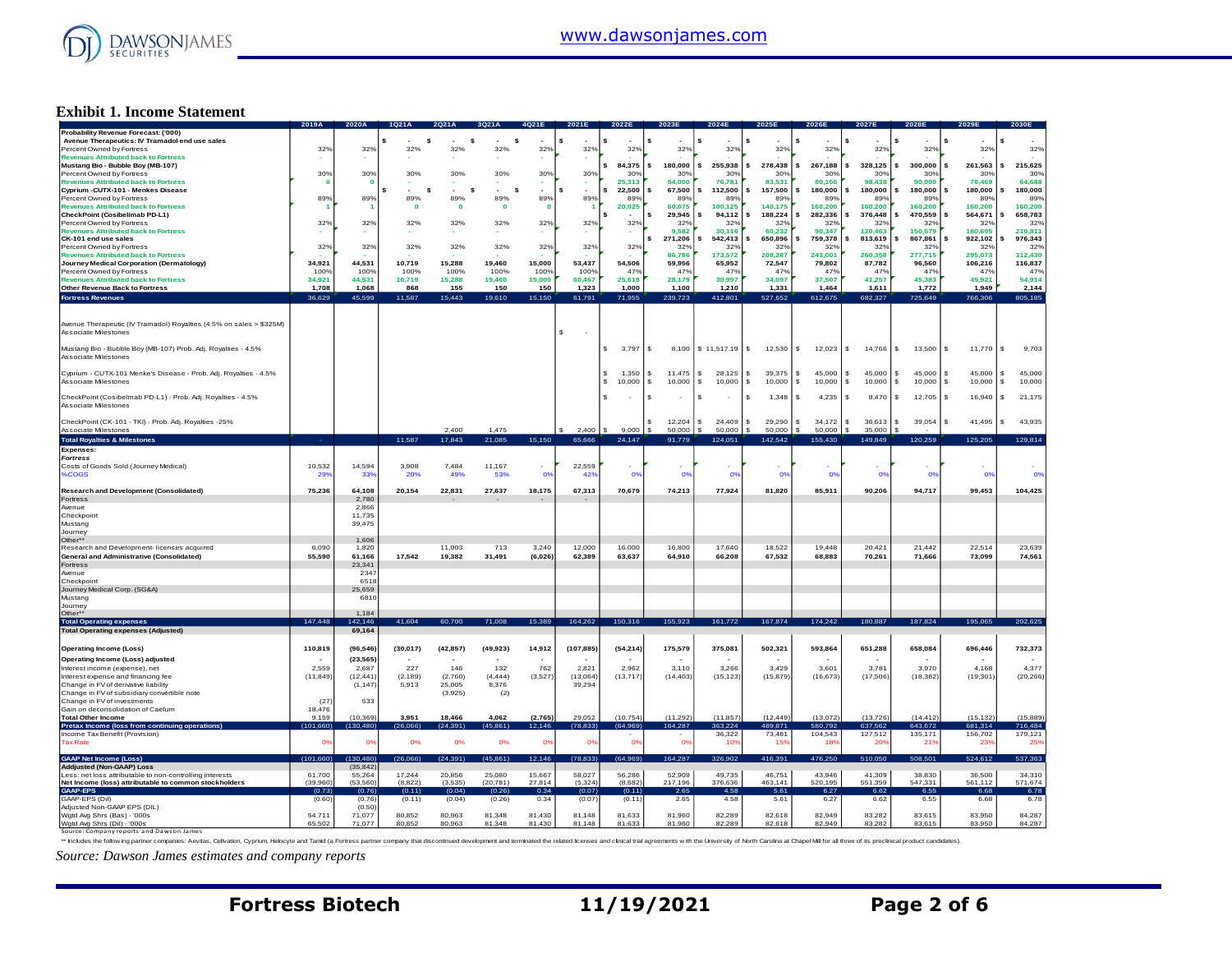

#### **Risk Analysis**

In addition to the typical risks associated with development stage specialty pharmaceutical companies, potential risks specific to Fortress Biotech are as follows:

**Financial risk.** The company may need to raise capital in the marketplace in order to successfully push its products into the next phase, and there can be no assurances that the company will be able to successfully raise capital and/or do so on favorable terms.

**Clinical and regulatory risk**. Lead products must start and complete clinical trials. Trials may not produce results sufficient for regulatory approval.

**Partnership risk.** Fortress Biotech may seek partnerships for clinical development support and commercialization. We have no specific knowledge of any discussions with possible partners today, and there can be no assurances that the company will be able to secure a favorable partnership.

**Commercial risk.** There are no assurances that the company will be able to secure favorable pricing, commercially launch products, and achieve significant market share to become profitable.

**Legal and intellectual property risk.** The company may have to defend its patents and technical know-how, and there can be no assurances that the patents will not be infringed or will be held as valid if challenged, and or that the company may infringe on third parties' patents.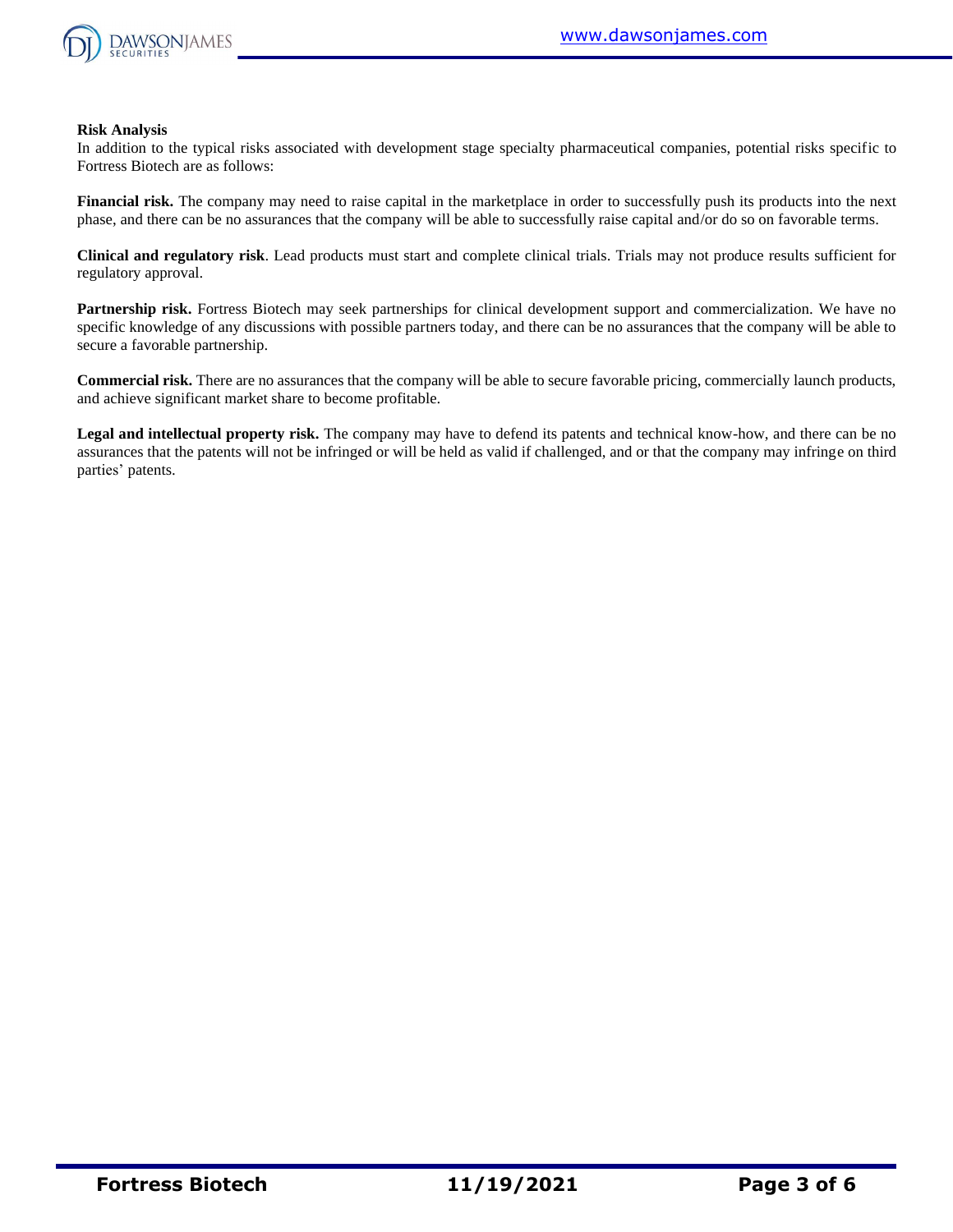

Companies mentioned in this report, working with Fortress and/or part of valuation discussion:

Alexion (ALXN/NASDAQ)-Not covered.

Astra Zeneca (AZN/NASDAQ) – Not Covered

InvaGen Pharmaceuticals – (Private).

St. Jude Children's Research Hospital (Private).

Mustang Bio (MBIO/NASDAQ) – Not covered.

Checkpoint Therapeutics (CKPT/NASDAQ) – Not covered.

Avenue Therapeutics (ATXI/ NASDAQ) – Not covered.

Caelum Biosciences (Private).

Journey Medical Corporation (DERM).

Cyprium Therapeutics (Private).

Fuji Yakuhin (subsidiary of Fuji-Japan – Not Covered)

### **Important Disclosures:**

#### **Price Chart:**



Update – Buy September 17, 2019, Price Target \$19.00 Update – Buy November 4, 2019, Price Target \$19.00 Update – Buy December 11, 2019, Price Target \$19.00 Update – Buy December 23, 2019, Price Target \$19.00 Update – Buy January 15, 2020, Price Target \$19.00 Update – Buy February 14, 2020, Price Target \$19.00 Update – Buy February 20, 2020, Price Target \$19.00 Update – Buy March 30, 2020, Price Target \$19.00 Update – Buy May 14, 2020, Price Target \$19.00 Update – Buy July 31, 2020, Price Target \$19.00 Update – Buy September 8, 2020, Price Target \$19.00 Price Target Change – Buy October 12, 2020, Price Target \$15.00 Update – Buy October 20, 2020, Price Target \$15.00 Price Target Change – Buy November 10, 2020, Price Target \$16.00 Update – Buy December 14, 2020, Price Target \$16.00 Update – Buy February 2, 2021, Price Target \$16.00 Price Target Change – Buy February 17, 2021, Price Target \$21.00 Price Target Change – Buy February 24, 2021, Price Target \$22.00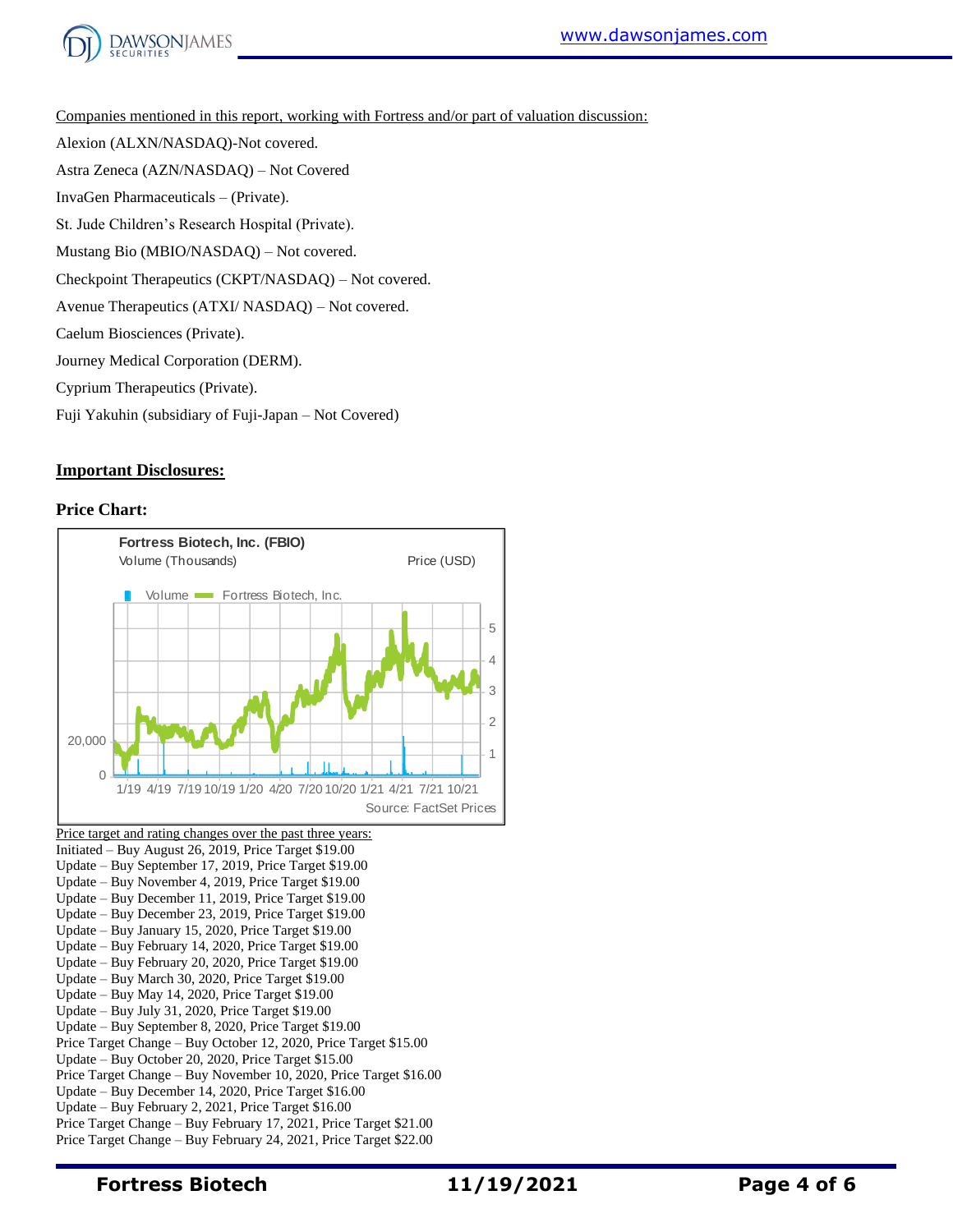

- Price Target Change Buy April 7, 2021, Price Target \$24.00 Update – Buy April 13, 2021, Price Target \$24.00 Update – Buy May 10, 2021, Price Target \$24.00 Update – Buy May 20, 2021, Price Target \$24.00 Update – Buy June 11, 2021, Price Target \$24.00 Update – Buy June 15, 2021, Price Target \$24.00 Update – Buy August 17, 2021, Price Target \$24.00 Update – Buy September 29, 2021, Price Target \$24.00
- Update Buy October 26, 2021, Price Target \$24.00
- Update Buy NOVEMBER 19, 2021, Price Target \$24.00

Dawson James Securities, Inc. (the "Firm") is a member of the Financial Industry Regulatory Authority ("FINRA") and the Securities Investor Protection Corporation ("SIPC").

The Firm does not make a market in the securities of the subject company(s). The Firm has engaged in investment banking relationships with the subject company in the prior twelve months, as a manager or co-manager of a public offering and has received compensation resulting from those relationships. The Firm may seek compensation for investment banking services in the future from the subject company(s). The Firm has not received other compensation from the subject company(s) in the last 12 months for services unrelated to managing or co-managing of a public offering.

Neither the research analyst(s) whose name appears on this report nor any member of his (their) household is an officer, director or advisory board member of these companies. The Firm and/or its directors and employees may own securities of the company(s) in this report and may increase or decrease holdings in the future. As of October 31, 2021, the Firm as a whole did not beneficially own 1% or more of any class of common equity securities of the subject company(s) of this report. The Firm, its officers, directors, analysts or employees may affect transactions in and have long or short positions in the securities (or options or warrants related to those securities) of the company(s) subject to this report. The Firm may affect transactions as principal or agent in those securities.

Analysts receive no direct compensation in connection with the Firm's investment banking business. All Firm employees, including the analyst(s) responsible for preparing this report, may be eligible to receive non-product or service-specific monetary bonus compensation that is based upon various factors, including total revenues of the Firm and its affiliates as well as a portion of the proceeds from a broad pool of investment vehicles consisting of components of the compensation generated by investment banking activities, including but not limited to shares of stock and/or warrants, which may or may not include the securities referenced in this report.

Although the statements in this report have been obtained from and are based upon recognized statistical services, issuer reports or communications, or other sources that the Firm believes to be reliable, we cannot guarantee their accuracy. All opinions and estimates included in this report constitute the analyst's judgment as of the date of this report and are subject to change without notice.

# **Information about valuation methods and risks can be found in the "VALUATION" and "RISK ANALYSIS" sections of this report.**

The securities of the company discussed in this report may be unsuitable for investors depending on their specific investment objectives and financial position. This report is offered for informational purposes only and does not constitute an offer or solicitation to buy or sell any securities discussed herein in any jurisdiction where such would be prohibited. Additional information is available upon request.

#### **Rating Definitions:**

- 1) **Buy**: the analyst believes the price of the stock will appreciate and produce a total return of at least 20% over the next 12-18 months;
- 2) **Neutral**: the analyst believes the price of the stock is fairly valued for the next 12-18 months;
- 3) **Sell**: the analyst believes the price of the stock will decline by at least 20% over the next 12-18 months and should be sold.

The following chart reflects the range of current research report ratings for all companies, followed by the analysts of the Firm. The chart also reflects the research report ratings relating to those companies for which the Firm has performed investment banking services.